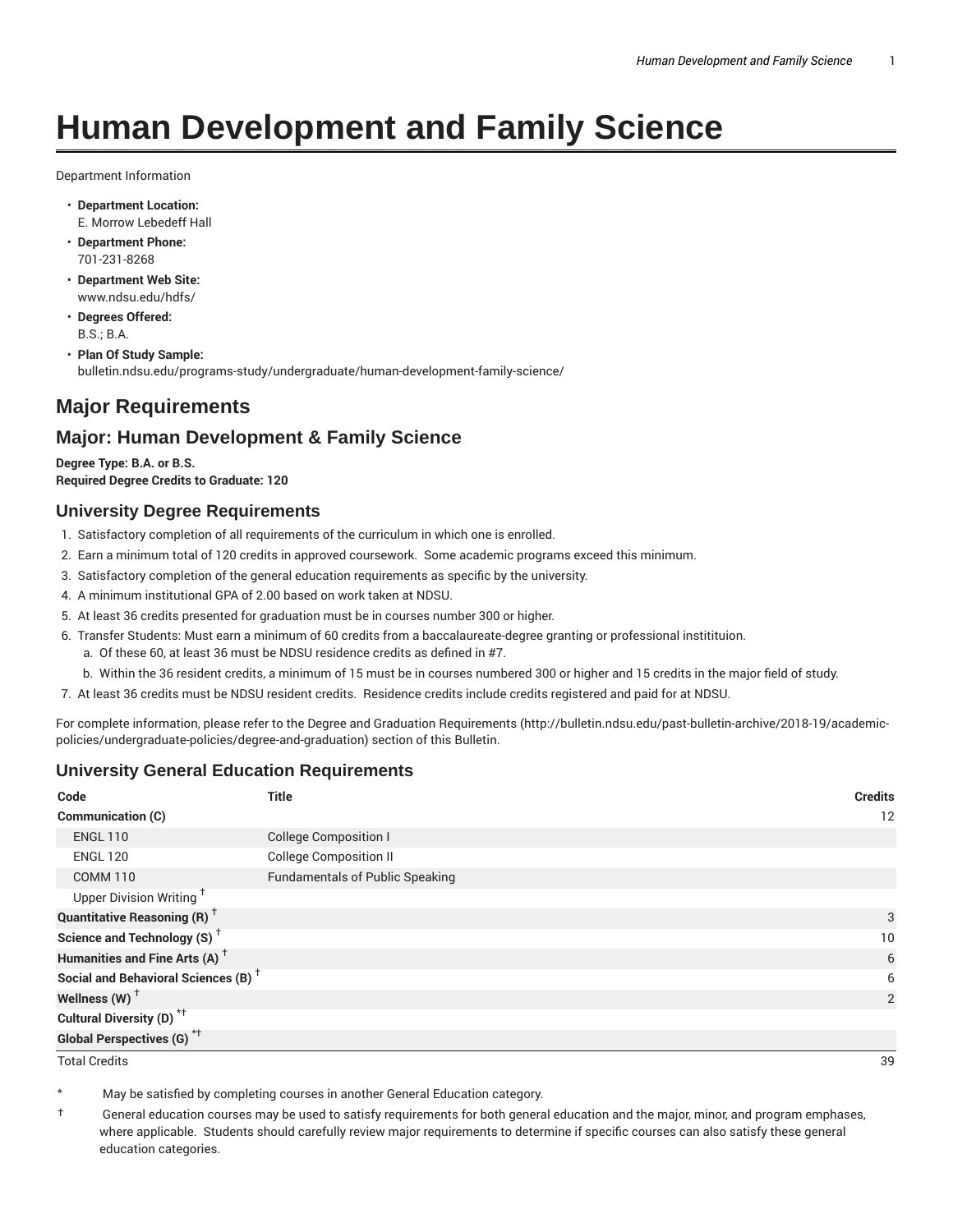• A list of university approved general education courses and administrative policies are available here (http://bulletin.ndsu.edu/past-bulletinarchive/2018-19/academic-policies/undergraduate-policies/general-education/#genedcoursestext).

## **Major Requirements**

A grade of 'C' or better is required for all HDFS prefix courses for graduation.

| Code                         | <b>Title</b>                                                                                           | <b>Credits</b> |
|------------------------------|--------------------------------------------------------------------------------------------------------|----------------|
|                              | Human Development & Family Science Core Requirements                                                   |                |
| <b>CSCI 114</b>              | Microcomputer Packages (May satisfy general education category S)                                      | 3              |
| or MIS 116                   | <b>Business Use of Computers</b>                                                                       |                |
|                              | Select one of the following: (May satisfy general education category C)                                | 3              |
| <b>ENGL 320</b>              | <b>Business and Professional Writing</b>                                                               |                |
| <b>ENGL 325</b>              | Writing in the Health Professions                                                                      |                |
| <b>ENGL 358</b>              | Writing in the Humanities and Social Sciences                                                          |                |
| <b>ENGL 459</b>              | Researching and Writing Grants and Proposal                                                            |                |
| <b>HD&amp;E 189</b>          | Skills for Academic Success                                                                            | 1              |
| <b>HDFS 135</b>              | Family Science (May satisfy general education category B)                                              | 3              |
| <b>HDFS 230</b>              | Life Span Development (May satisfy general education category B)                                       | 3              |
| <b>HDFS 250</b>              | Introduction to Research Methods in Human Development and Family Sciences                              | 3              |
| <b>HDFS 353</b>              | Children, Families and Public Policy                                                                   | 3              |
| <b>HDFS 475</b>              | Children and Families Across Cultures (May satisfy general education category B and D)                 | 3              |
| Select one of the following: |                                                                                                        | 5              |
| <b>HDFS 496</b>              | Field Experience <sup>2</sup>                                                                          |                |
| <b>HDFS 496</b>              | <b>Field Experience</b>                                                                                |                |
| & HDFS 491                   | and Seminar (and Senior Thesis) <sup>2</sup>                                                           |                |
| <b>HD&amp;E 320</b>          | Professional Issues                                                                                    | 1              |
| <b>PSYC 111</b>              | Introduction to Psychology (May satisfy general education category B)                                  | 3              |
| SOC 110                      | Introduction to Sociology (May satisfy general education category B)                                   | 3              |
| <b>STAT 330</b>              | Introductory Statistics (May satisfy general education category R)                                     | 3              |
|                              | Option Selection: Select one option from the three listed below.                                       | 18             |
|                              | Minor Plan of Study: A minor plan of study is required outside of the HDFS department for all options. |                |
| <b>Total Credits</b>         |                                                                                                        | 55             |

#### **Adult Development and Aging Option**

| Code                      | Title                                     | Credits       |
|---------------------------|-------------------------------------------|---------------|
| <b>HDFS 360</b>           | Adult Development and Aging               |               |
| <b>HDFS 480</b>           | Community Resources of Later Life         | $\mathcal{A}$ |
| <b>HDFS 482</b>           | <b>Family Dynamics of Aging</b>           | 3             |
| <b>HDFS 300-400 Level</b> | Major Electives (cannot include HDFS 496) | $\mathbf{Q}$  |

## **Child and Adolescent Development Option**

| Code                      | Title                                     | <b>Credits</b> |
|---------------------------|-------------------------------------------|----------------|
| <b>HDFS 320</b>           | Prenatal, Infant and Toddler Development  | 3              |
| <b>HDFS 330</b>           | Child Development                         | 3              |
| <b>HDFS 340</b>           | Adolescent Development                    | 3              |
| <b>HDFS 300-400 Level</b> | Major Electives (cannot include HDFS 496) | 9              |

## **Family Science Option**

| Code                      | Title                                     | Credits       |
|---------------------------|-------------------------------------------|---------------|
| <b>HDFS 242</b>           | Couples, Marriages and Families           | $\mathcal{B}$ |
| <b>HDFS 357</b>           | <b>Personal and Family Finance</b>        | $\mathcal{A}$ |
| <b>HDFS 462</b>           | Methods of Family Life Education          | $\mathcal{B}$ |
| <b>HDFS 300-400 Level</b> | Major Electives (cannot include HDFS 496) | $\Omega$      |